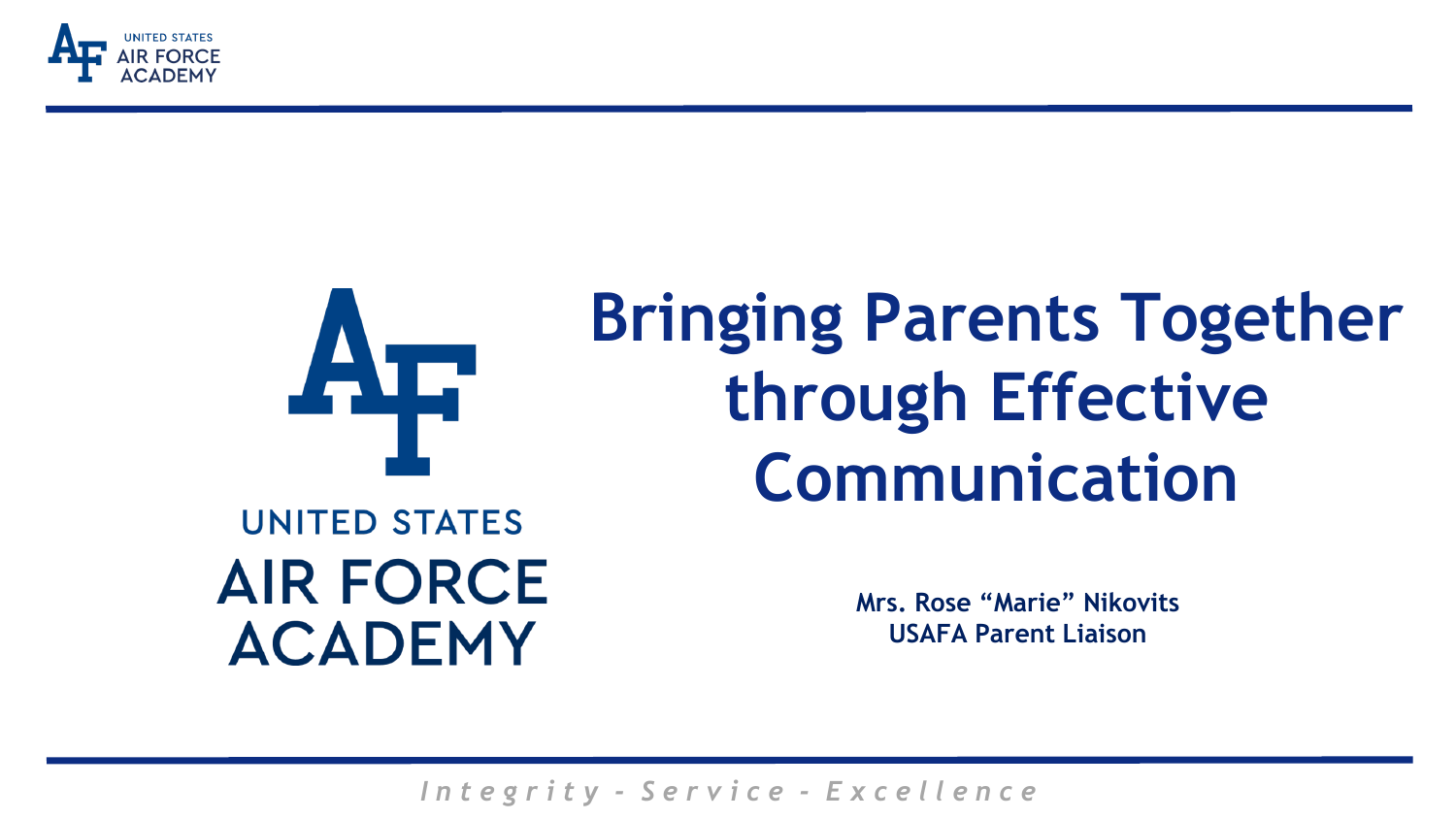

## Let's Communicate

- **Social media & email**
	- **Hard to capture emotion. Just the facts.**
- **Verbal communication**
	- **Face to face communication**
	- **Phone calls/Video calls**
- **Non-verbal communication** 
	- **Facial expressions, Body language & behavior**
	- **Emotional cues – watch the parents, especially Doolie parents**
- **Comments? Questions?**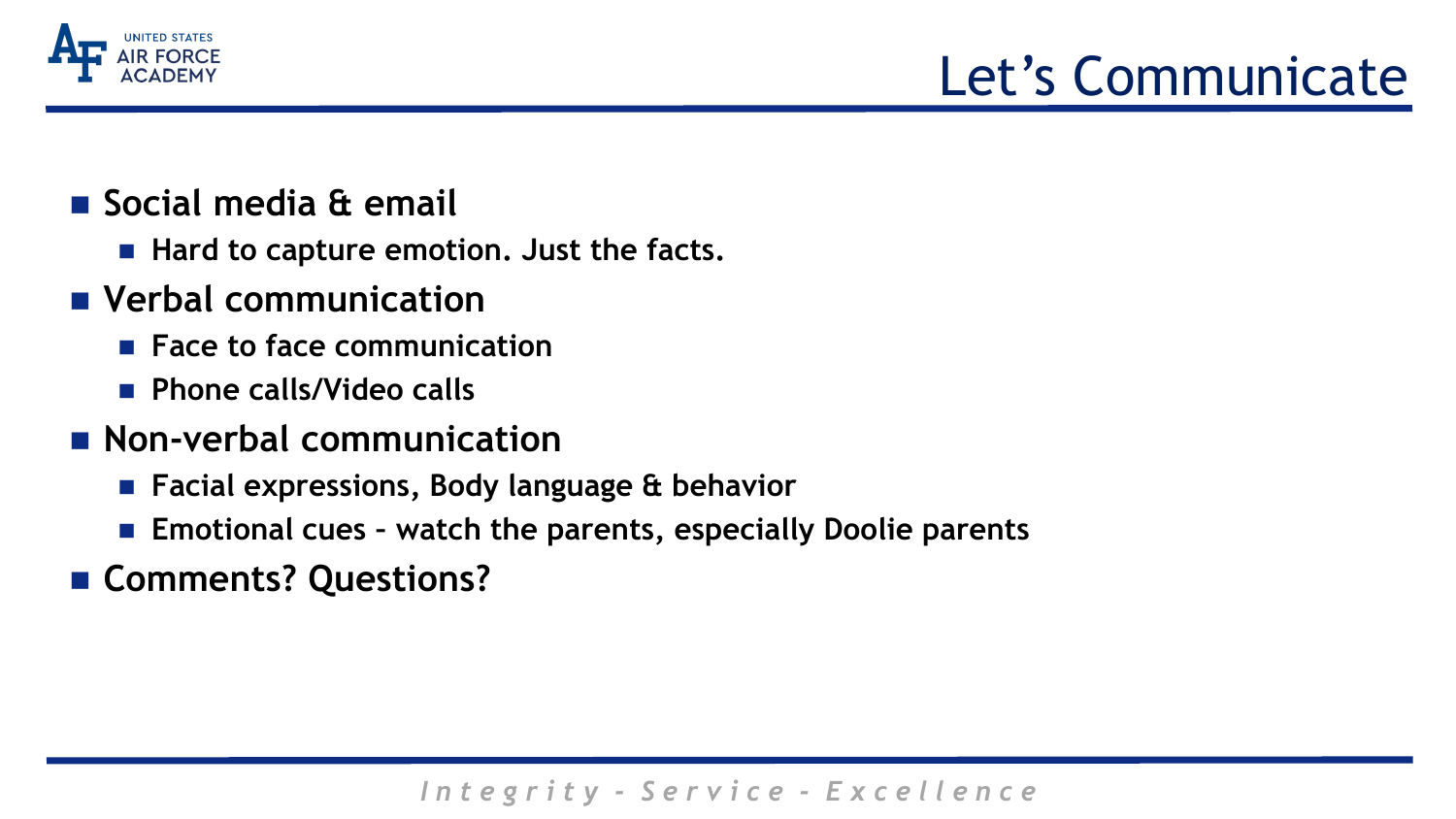

## How to be Effective

### **Know your audience**

- **Experienced USAFA parents**
- **No military experience**
- **Grads or military members**
- **Active listening**
- **KISS!**
- **Use multiple channels of communication**
	- **Club meetings**
	- **Emails**
	- Social Media (Facebook, Instagram, etc)
- **Update with any new information from USAFA**
- **Comments? Questions?**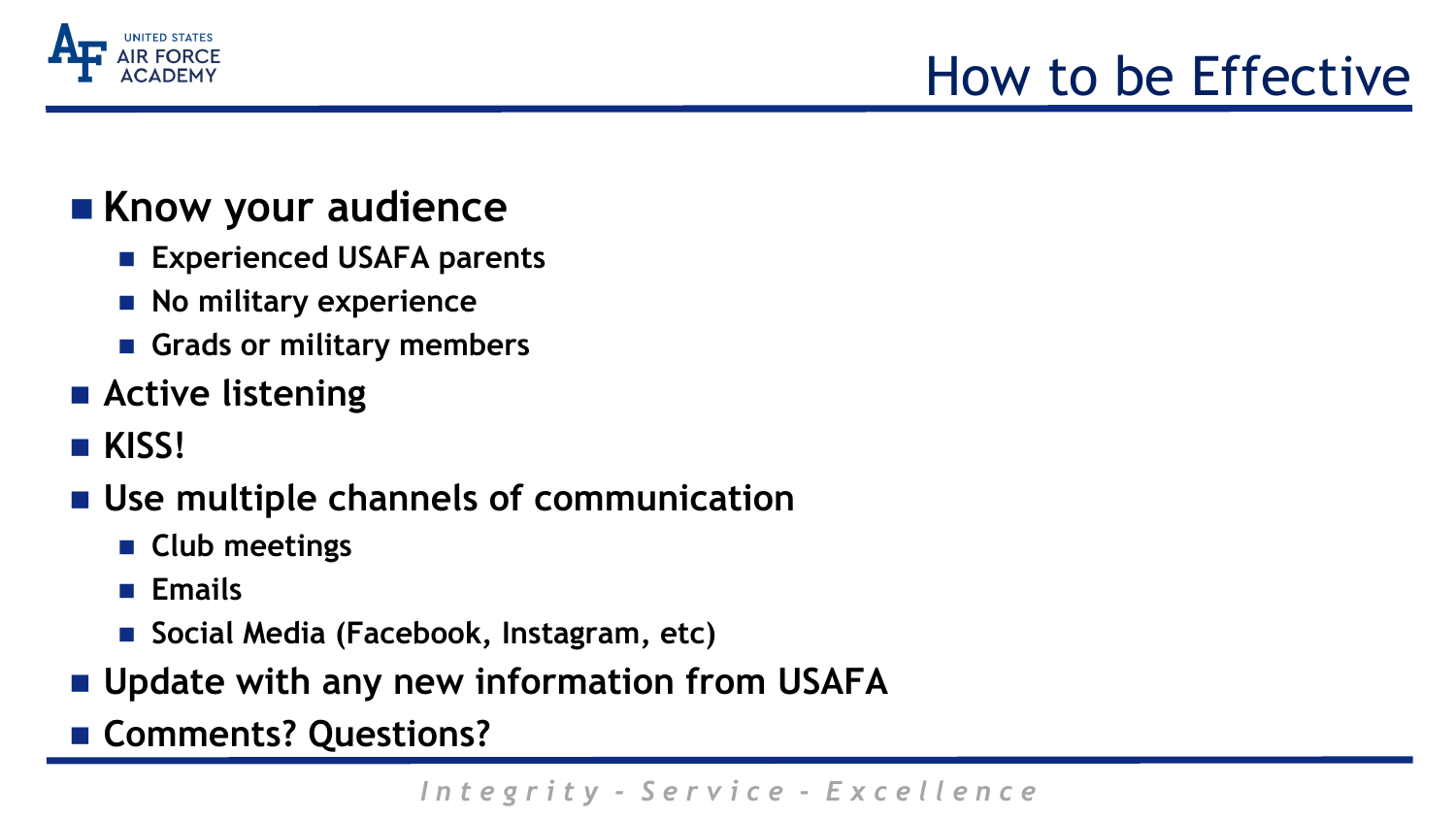

## Barriers to Communication

### **Physical**

- Rural locations or outside Parent Club radius
- **International**
- **Cultural barriers**
	- **US Regional**
	- **International**
- **Interpersonal (introvert vs extrovert)**
- Perceptional fear of the unknown (military)
- **Comments? Questions?**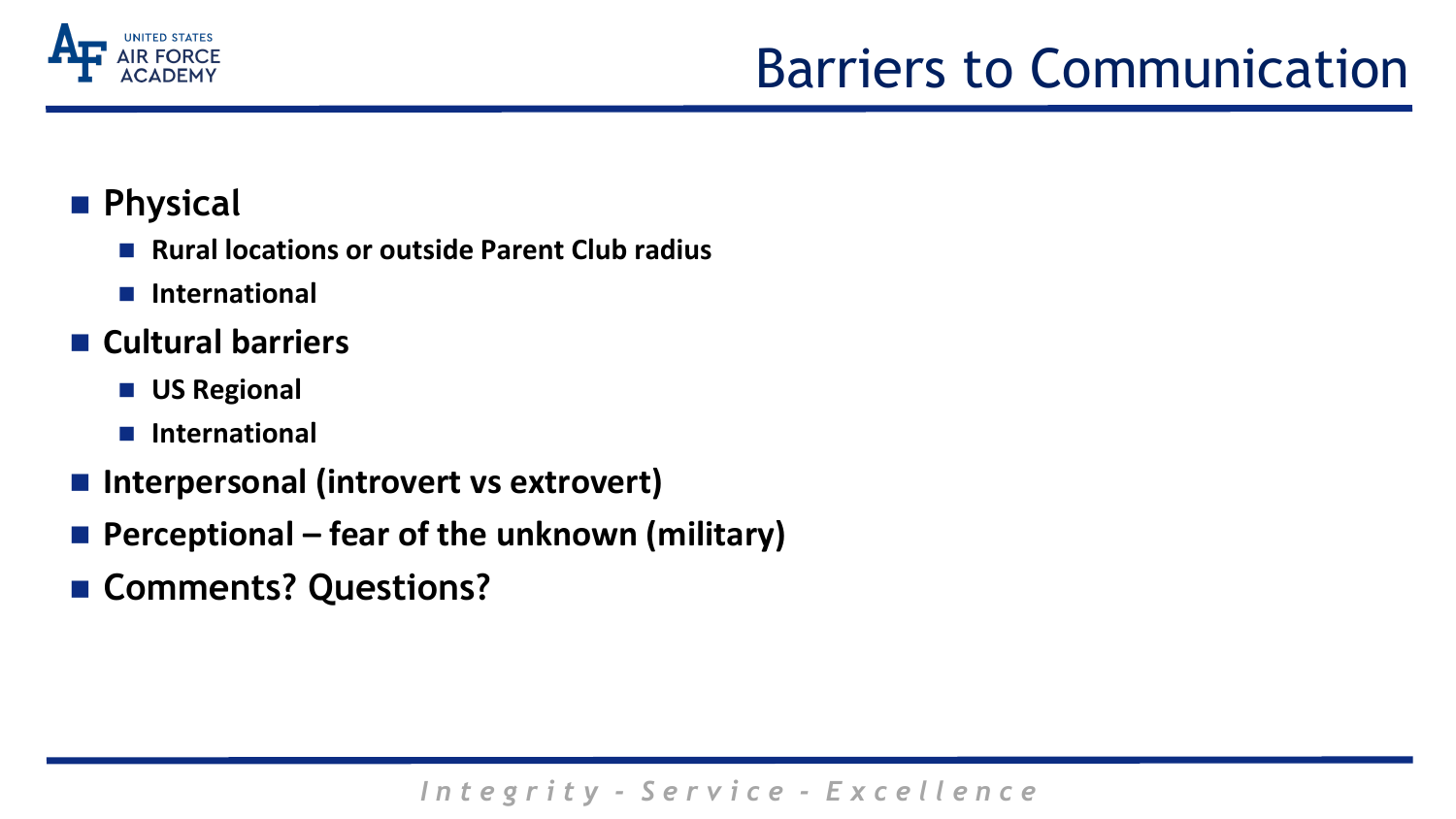

- **USAFA Class Parents**
	- **All parents are vetted**
	- **USAFA Parent Liaison and Webguy ARE members**
- **Official Information or Rumor**
	- **The USAFA Parent Liaison – official**
	- **Admin – official when stated information is from Marie**
	- Parent saying "I heard that ..." likely a rumor
- **Comments? Questions?**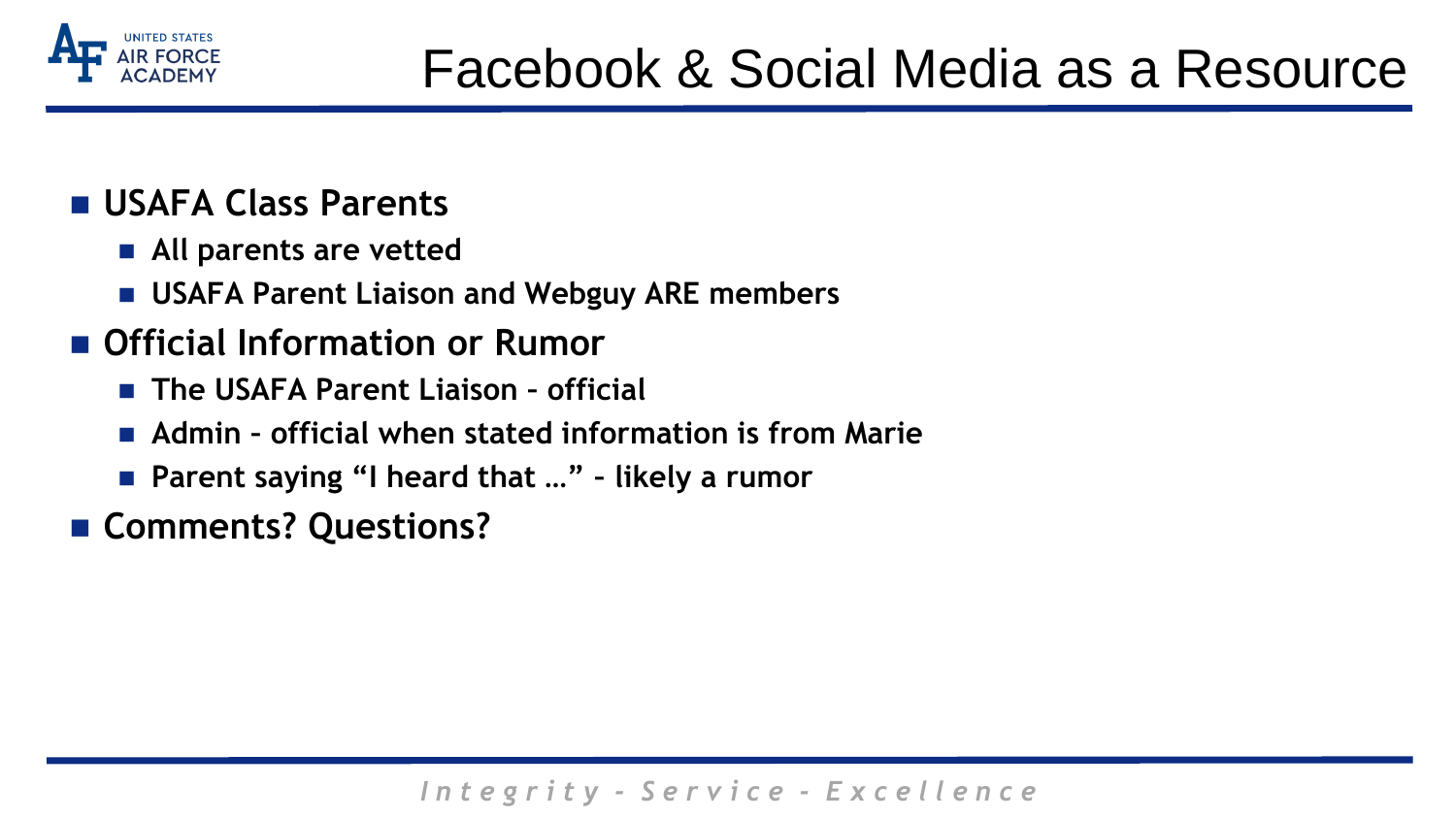

# Webguy: Communicating through Pictures

### **Webguy Pictures and Blog**

- **Webguy has a schedule to ensure all BCT squadrons and summer programs are covered**
- **A window into what's happening at USAFA**
- **Webguy's access is dictated by USAFA**
	- Some activities are restricted so no pictures
- Before posting, pictures must be reviewed by USAFA

**[https://www.usafawebguy.com](https://www.usafawebguy.com/)**

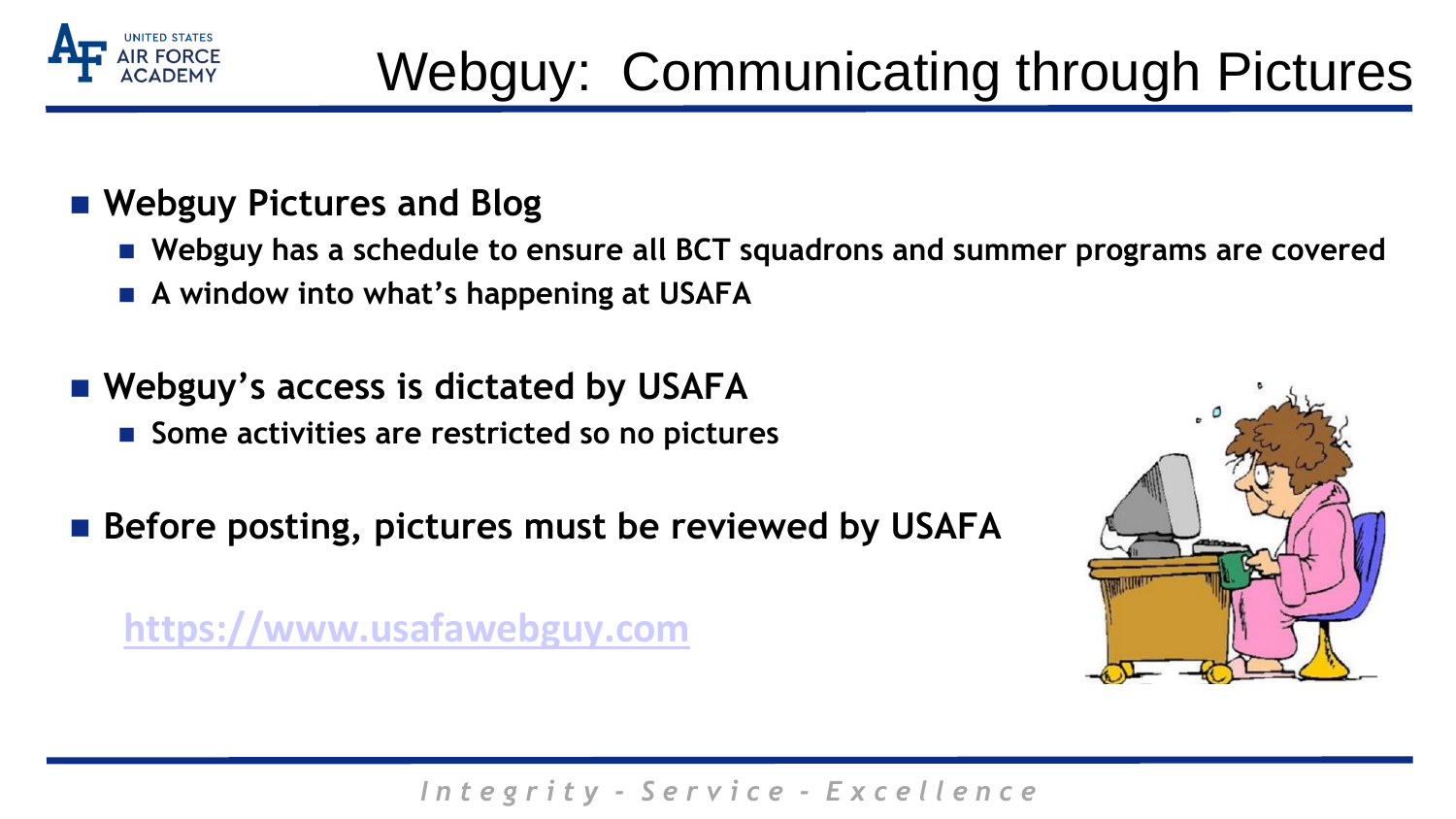

- **Dissemination of information from USAFA**
- **Keeping parents involved with club**
- Rumor control
	- **Misunderstanding cadets**
	- **Cadets do not have all the information**
- **Comments? Questions?**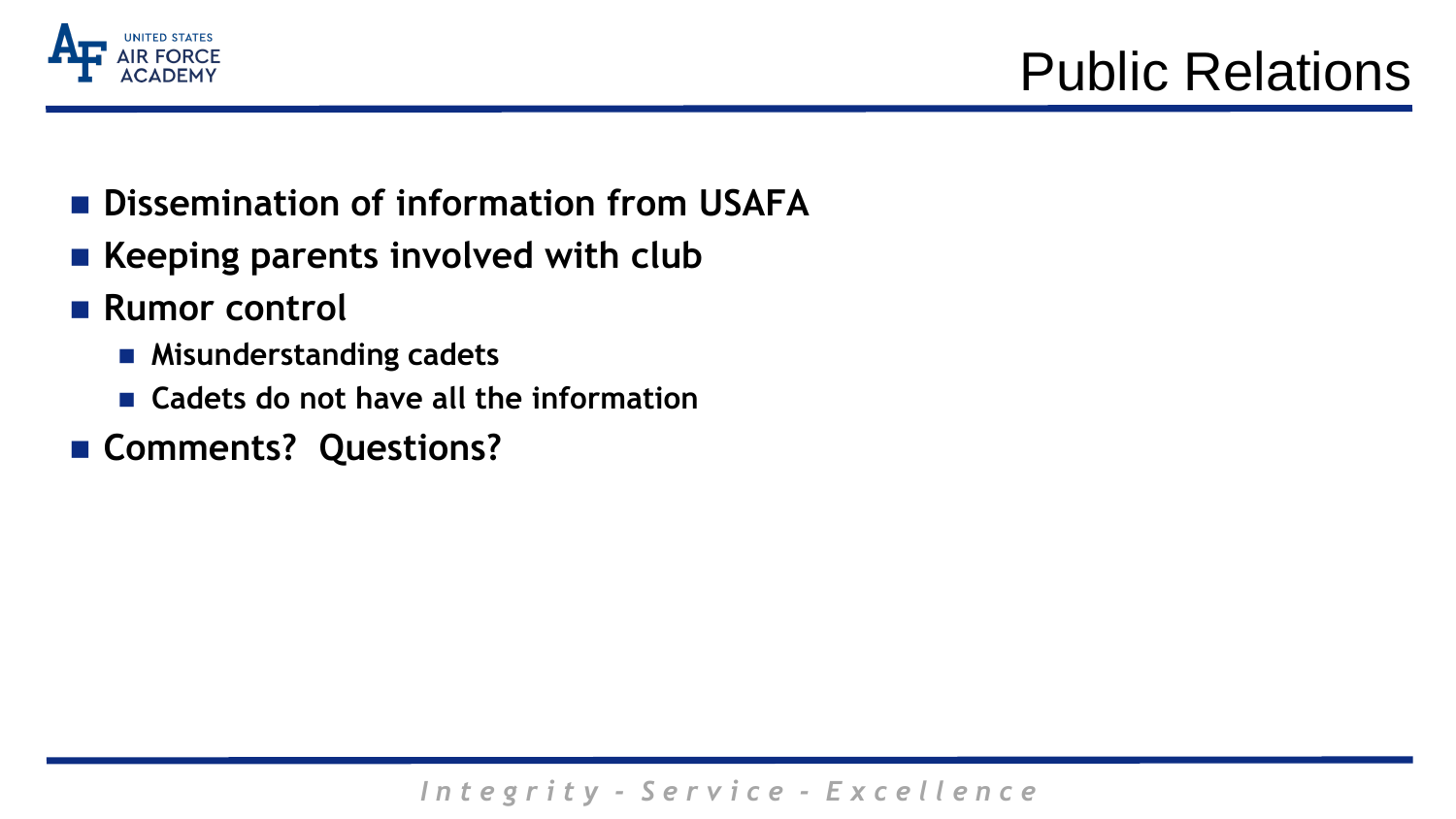

- Ensure club contact information is up to date on official USAFA Parent **Page** 
	- **<https://www.usafa.edu/parents/parent-clubs-spirit-committees/>**
- Post contact information on Facebook for new parents
- **Contact parents directly using roster**

**Most parents are looking for these groups as soon as their appointee has accepted their appointments.**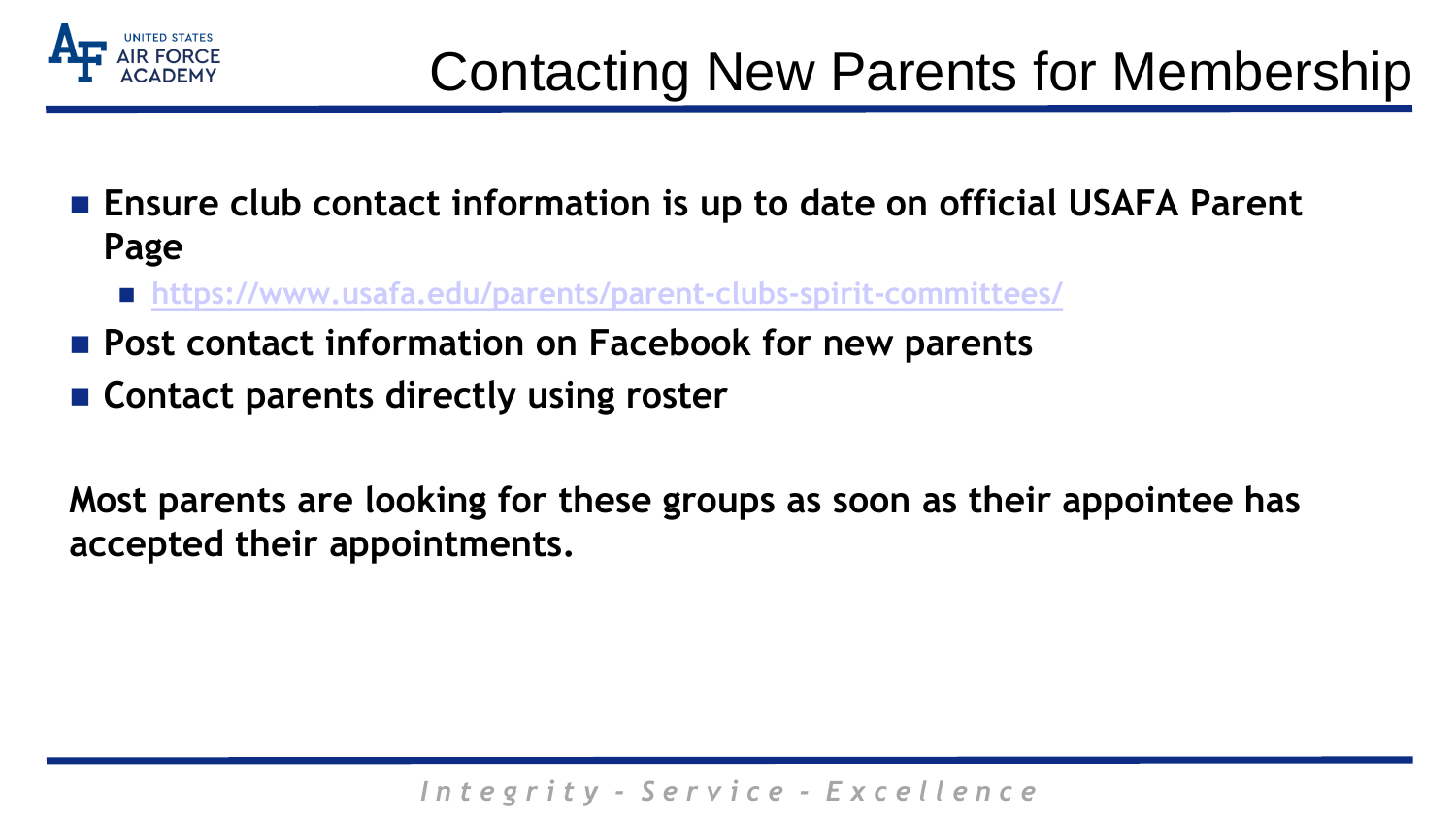

- Do email information from USAFA Parent Liaison as soon as you receive it
	- **Exeception: Privact Release Roster or contact info**
- Do email using "bcc" (blind carbon copy)
- **Do check club email often**
- **Do ask parents to update contact information with the Parent Liaison**
- $\blacksquare$  Don't share email addresses without permission
- Don't share cadet addresses without cadet's permission
- **Comments? Questions?**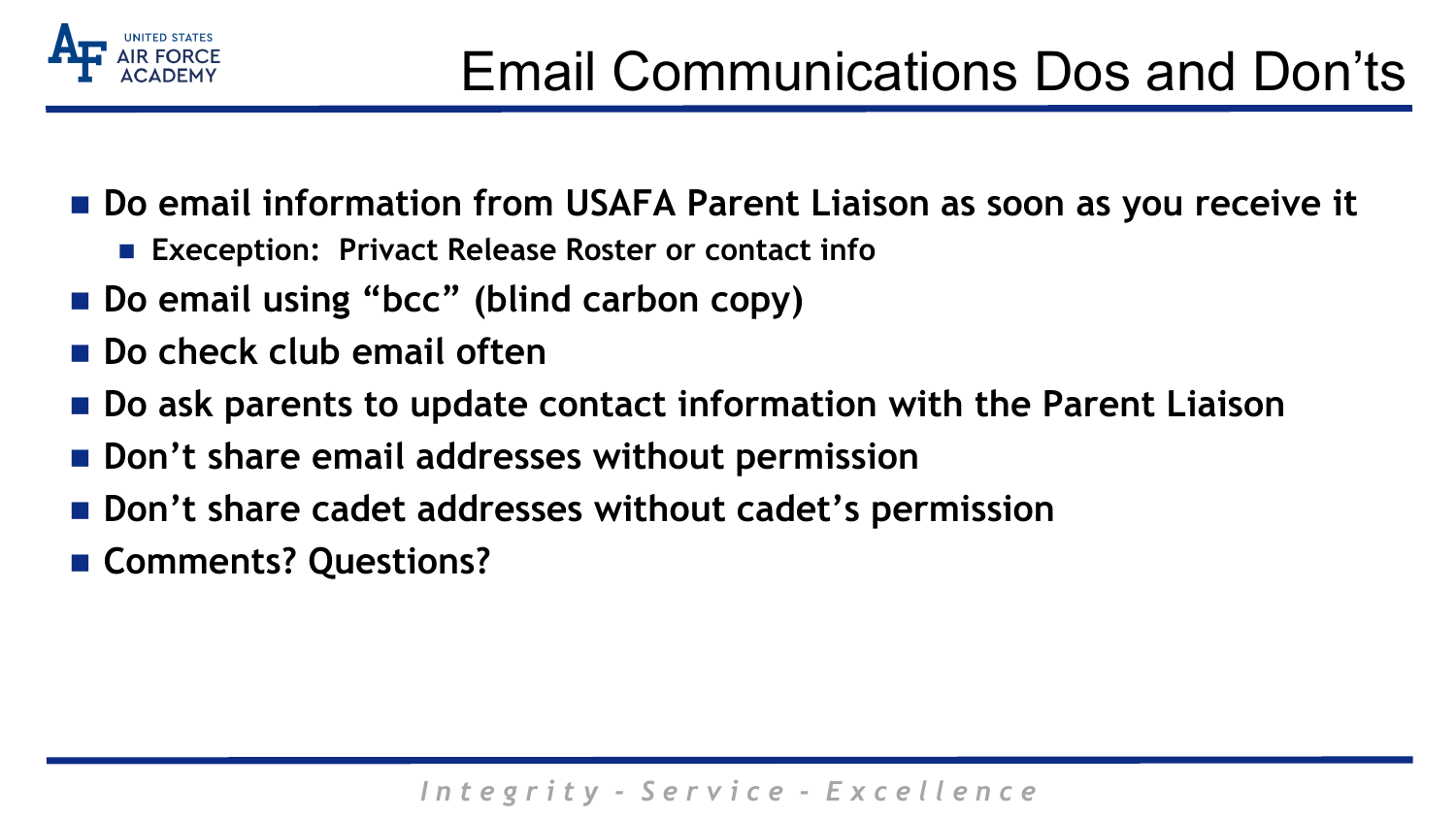

- **Emails from The USAFA Parent Liaison**
- **Parent Club President Facebook**
	- **Allows Club Presidents to share ideas and ask questions**
	- **https://www.facebook.com/groups/ParentClubPresidentCommunit y**
- **USAFA Parent website**
	- **https://www.usafa.edu/parents/**
- **The USAFA Parent Liaison updates with important information**
	- **(719) 333-3828 Toll Free 877-268-3383**
	- **USAFA.parentLiaison@afacademy.af.edu**